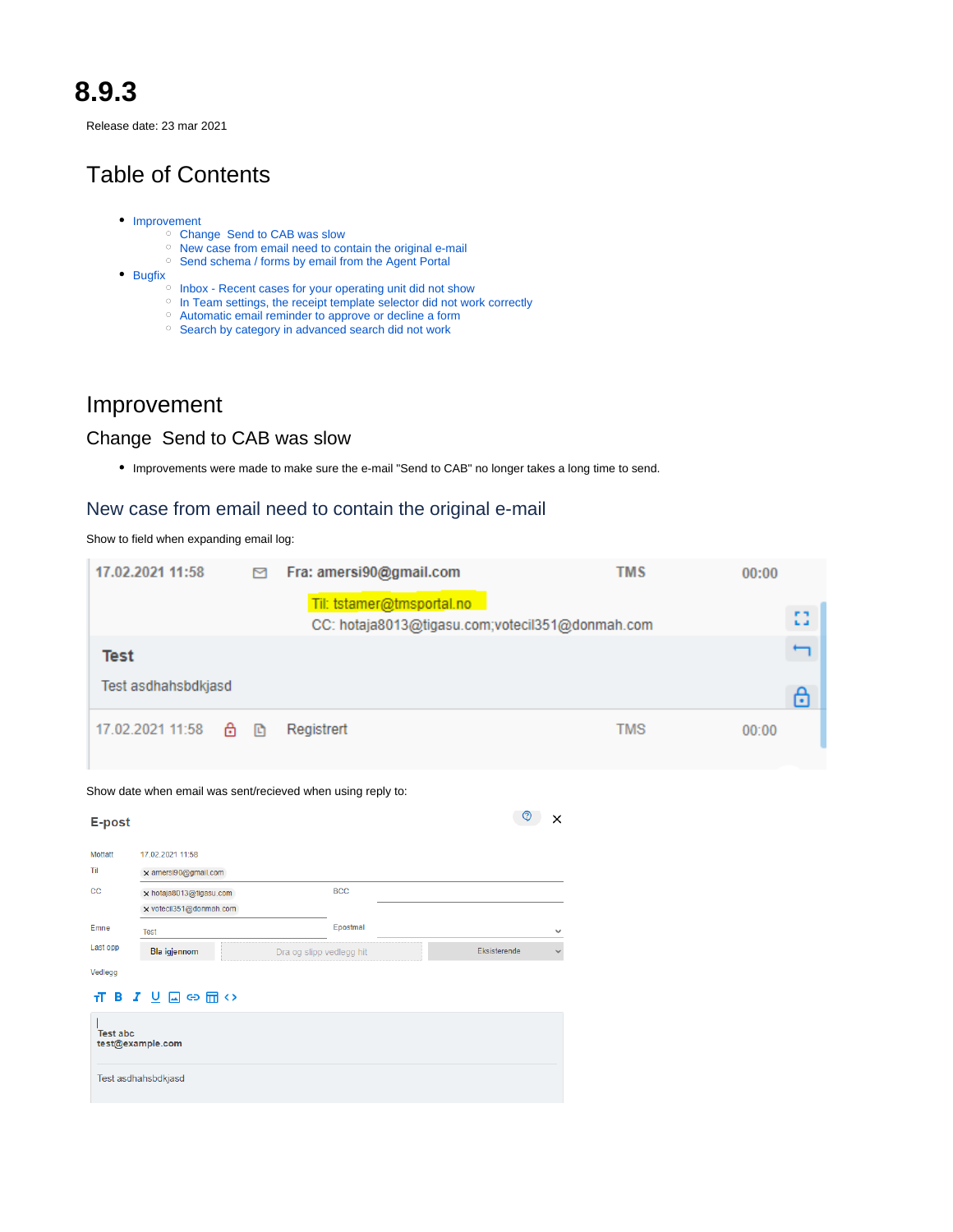| E-post          |                                                                   | ②            |              |
|-----------------|-------------------------------------------------------------------|--------------|--------------|
| Sendt           | 17.02.2021 14:08                                                  |              |              |
| Til             | x amersi90@gmail.com                                              |              |              |
| $_{\rm cc}$     |                                                                   | <b>BCC</b>   |              |
| Emne            | 1219 - Test                                                       | Epostmal     | $\checkmark$ |
| Last opp        | Bla igjennom<br>Dra og slipp vedlegg hit                          | Eksisterende | $\checkmark$ |
| Vedlegg         |                                                                   |              |              |
|                 | $\overline{\mathbf{H}}$ <b>B</b> $I \cup \Box \oplus \Box \oplus$ |              |              |
| <b>Test abc</b> | test@example.com                                                  |              |              |

<span id="page-1-0"></span>Send schema / forms by email from the Agent Portal

New button for sending schema to others from the Agent Portal.

When send is clicked, a PDF is generated and an email dialog opened, PDF is attached to email dialog.

| Skjema fane<br>Opprettet av More Service Team den feb 28, 2020 |              |                            |                        |            |                                                                                                                                |  |  |  |  |
|----------------------------------------------------------------|--------------|----------------------------|------------------------|------------|--------------------------------------------------------------------------------------------------------------------------------|--|--|--|--|
|                                                                |              |                            |                        |            |                                                                                                                                |  |  |  |  |
| VEDLEGG (0)                                                    | OPPGAVER (1) | <b>RELATERTE SAKER (1)</b> | SAMMENSLÅTTE SAKER (1) | SKJEMA (0) |                                                                                                                                |  |  |  |  |
| <b>SEND SKJEMA</b>                                             |              |                            |                        |            |                                                                                                                                |  |  |  |  |
|                                                                |              |                            |                        |            |                                                                                                                                |  |  |  |  |
|                                                                |              |                            |                        |            |                                                                                                                                |  |  |  |  |
|                                                                |              |                            |                        |            | Når bruker benytter et skjema fra BrukerWeb vil skjema legges under denne fanen. Her kan agent åpne skjema for å håndtere det. |  |  |  |  |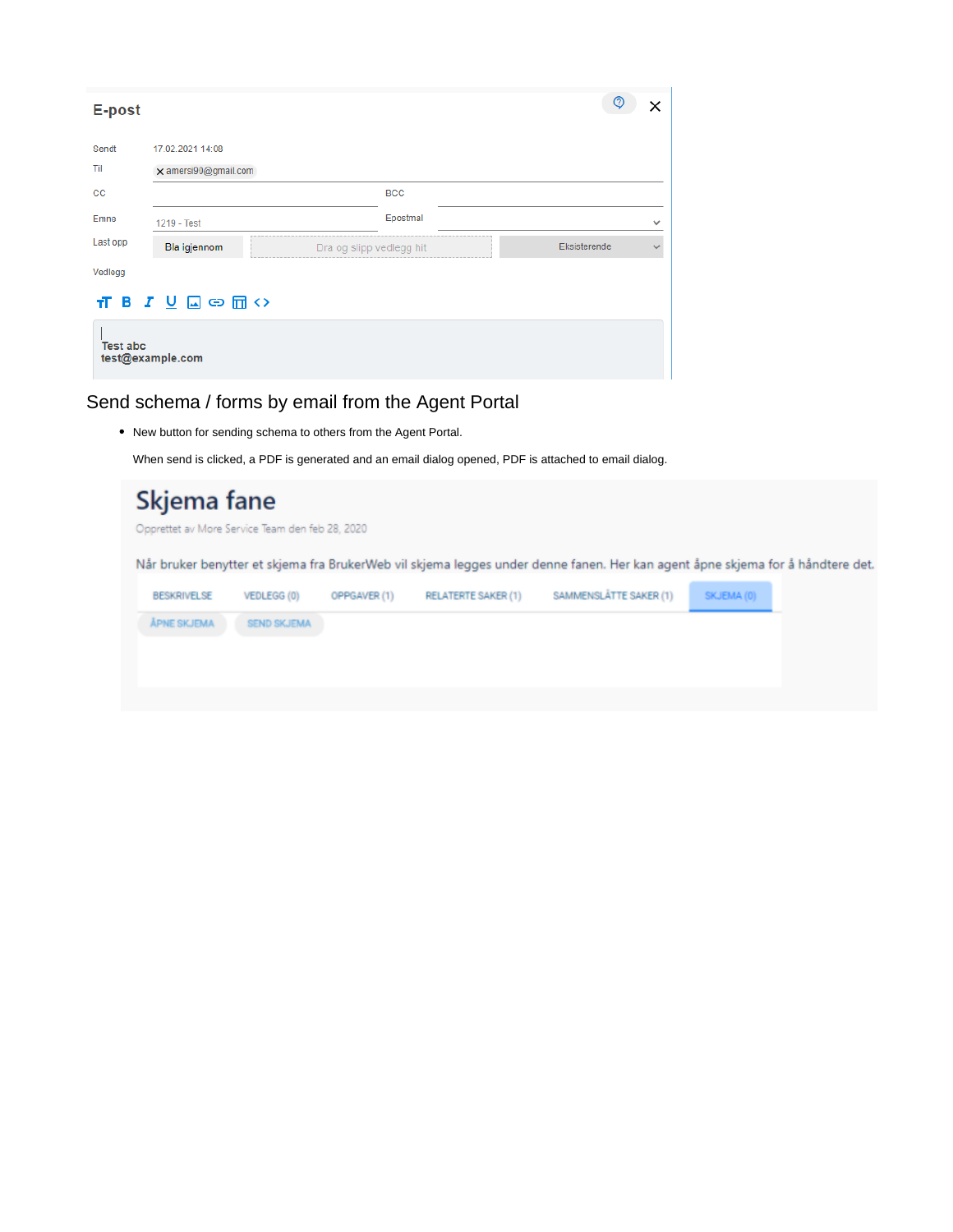| <b>Bestilling av pc</b>                                                            |  |
|------------------------------------------------------------------------------------|--|
| Velg pc*<br>Lenovo x123 (16gb ram)<br>HP d991 (32gb ram)<br>Dell XPS 31 (16gb ram) |  |
| <b>Utstyr</b><br>Ekstra tastatur<br>$\Box$ Ekstra mus<br>Webkamera<br>PC-veske     |  |
| Ekstra informasjon                                                                 |  |
| sd ad asd as                                                                       |  |

 $\begin{smallmatrix} 0 & 0 & 0 \\ 0 & 0 & 0 \end{smallmatrix}$ 

#### Navn

dasd asd

#### Velg

| Option 1 |  |  |  |
|----------|--|--|--|
| Option 2 |  |  |  |
| Option 3 |  |  |  |
|          |  |  |  |

### Tekstboks

1512 412 4124

### Radiogruppe

 $\sim$   $-$ 

SEND THE FORM BY EMAIL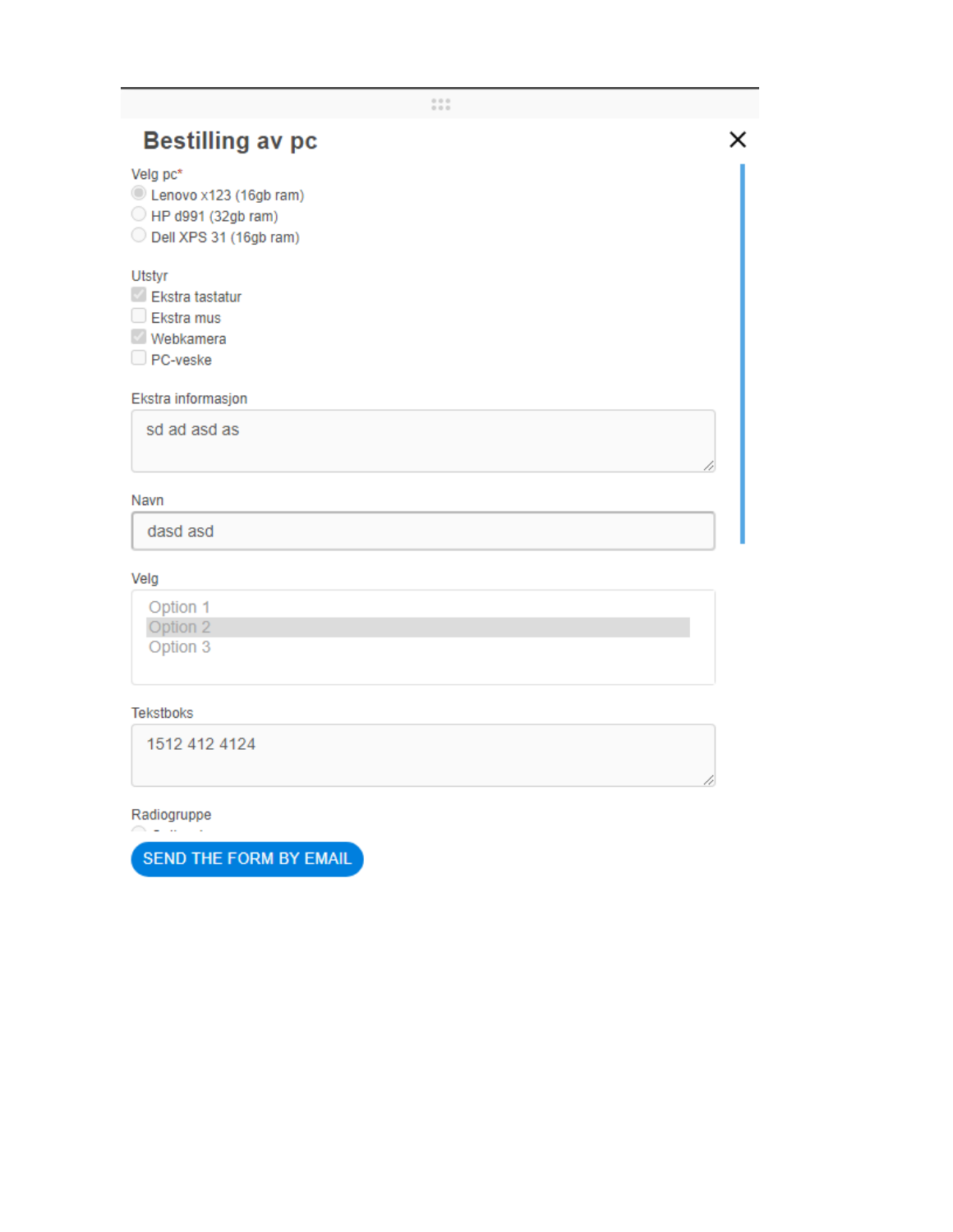|                    | 1228 Bestilling av pc                                      |           |                      |               |
|--------------------|------------------------------------------------------------|-----------|----------------------|---------------|
| User               | Amer Payment Sisic (amersi90@gmail.com) - 94033153 - amers |           |                      |               |
| Templates          |                                                            |           | Priority             |               |
| Category           |                                                            |           | <b>Planned start</b> |               |
| Object search      |                                                            |           | date                 |               |
| <b>DESCRIPTION</b> | <b>ATTACHMENTS (1)</b>                                     | TASKS (0) |                      | <b>RELATE</b> |

X Bestillingavpc\_form\_2021-03-03.pdf - 2021-03-03 15:19

| <b>Datofelt</b><br>2021-04-03 |                           |  |
|-------------------------------|---------------------------|--|
| <b>Brukervelger enkel</b>     |                           |  |
| <b>Name</b>                   | <b>Amer Payment Sisic</b> |  |
| Brukervelger avansert         |                           |  |
| <b>Name</b>                   | <b>Amer Payment Sisic</b> |  |
| <b>Username</b>               | amersi90@gmail.com        |  |
| Location                      | amersipayment             |  |

## Asset - User dialog accordion

Replaced the accordion component in the user dialog

# <span id="page-3-0"></span>Bugfix

<span id="page-3-1"></span>Inbox - Recent cases for your operating unit did not show